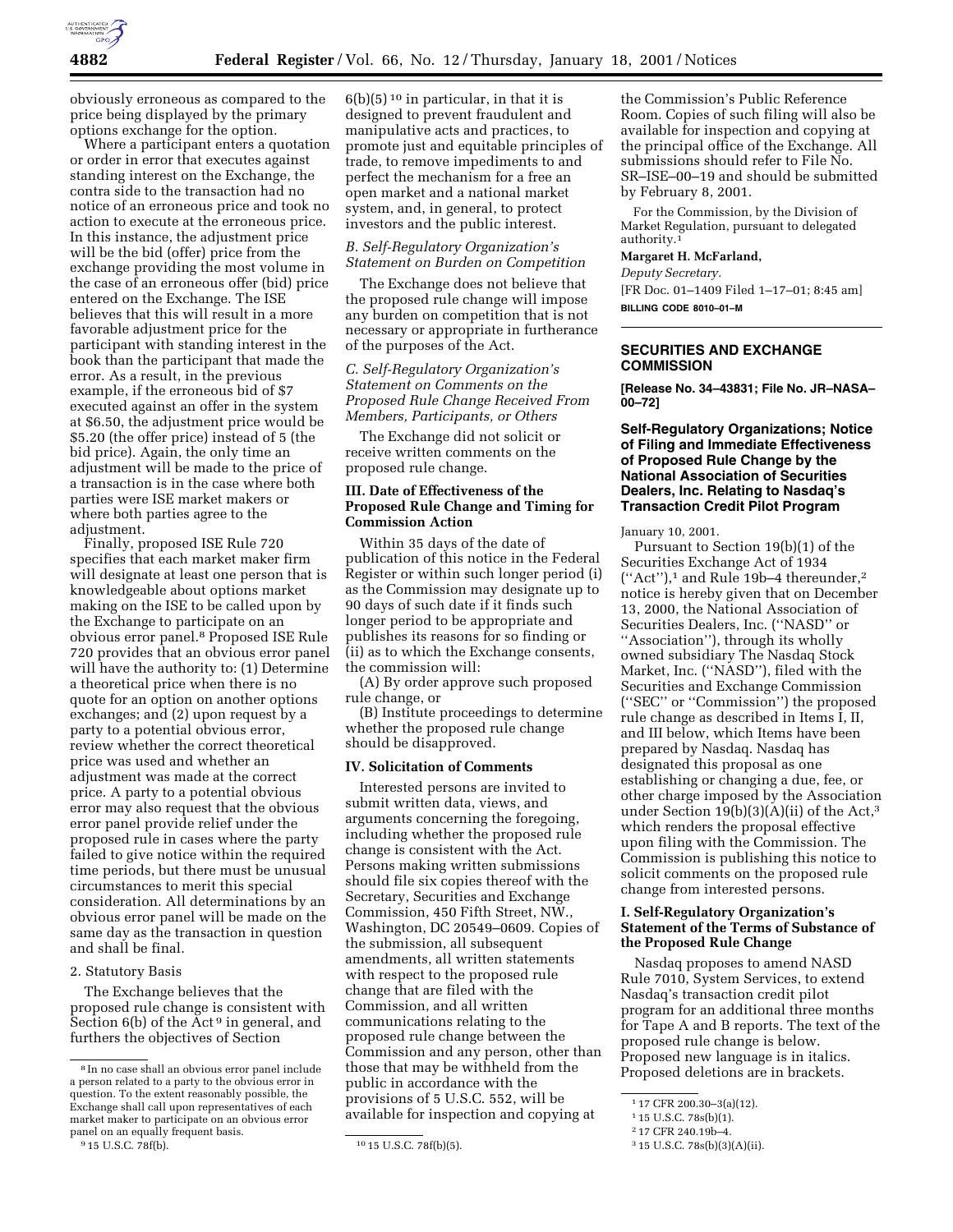7010. System Services

(a)–(b) No Change.

 $(c) * * * *$ 

(1) No Change.

(2) Exchange-Listed Securities Transaction Credit. For a pilot period, qualified NASD members that trade securities listed on the NYSE and Amex in over-the-counter transactions reported by the NASD to the Consolidated Tape Association may receive from the NASD transaction credits based on the number of trades so reported. To qualify for the credit with respect to Tape A reports, an NASD member must account for 500 or more average daily Tape A reports of overthe-counter transactions as reported to the Consolidated Tape during the concurrent calendar quarter. To qualify for the credit with respect to Tape B reports, an NASD member must account for 500 or more average daily Tape B reports of over-the-counter transactions as reported to the Consolidated Tape during the concurrent calendar quarter. If an NASD member is so qualified to earn credits based either on its Tape A activity, or its Tape B activity, or both, that member may earn credits from one or both pools maintained by the NASD, each pool representing 40% of the revenue paid by the Consolidated Tape Association to the NASD for each of Tape A and Tape B transactions. A qualified NASD member may earn credits from the pools according to the member's pro rata share of the NASD's over-the-counter trade reports in each of Tape A and Tape B for each calendar quarter starting with July 1, 2000 for Tape A reports (April 1, 2000 for Tape B reports) and ending with the calendar quarter starting on [October 1, 2000] *January 1, 2001.*

\* \* \* \* \*

# **II. Self-Regulatory Organization's Statement of the Purpose of, and Statutory Basis for, the Proposed Rule Change**

In its filing with the Commission, Nasdaq included statements concerning the purpose of and basis for the proposed rule change and discussed any comments it received on the proposed rule change. The text of these statements may be examined at the places specified in Item IV below. Nasdaq has prepared summaries, set forth in Sections A, B, and C below, of the most significant aspects of such statements.

*A. Self-Regulatory Organization's Statement of the Purpose of, and Statutory Basis for, the Proposed Rule Change*

#### 1. Purpose

Nasdaq proposes to extend through March 31, 2001, its pilot program to provide a transaction credit 4 to NASD members that exceed certain levels of trading activity in exchange-listed securities. Nasdaq's InterMarket is a quotation, communication, and execution system that allows NASD members to trade stocks listed on the New York Stock Exchange (''NYSE'') and the American Stock Exchange (''Amex''). The InterMarket competes with regional exchanges like the Chicago Stock Exchange (''CHX'') and the Cincinnati Stock Exchange (''CSE'') for retail order flow in stocks listed on the NYSE and the Amex. The NASD collects trade reports from brokerdealers trading these securities in the over-the-counter (''OCTC'') market and provides the trade reports to the Consolidated Tape Association (''CTA'') for inclusion in the Consolidated Tape. As a participant in the CTA Plan, the NASD is entitled to a portion of the revenue that the CTA generates by selling this market data information. NASD's share of the revenues is based on trades that it reports on behalf of these broker-dealers in NYSE-listed securities ("Tape A") and in Amexlisted securities (''Tape B'').

The Transaction Credit Pilot Program began in 1999.5 Under the Program, NASD shares a portion of these tape revenues by providing a transaction credit to NASD members who exceed certain levels of OTC trading activity in NYSE and Amex securities. The Program helps InterMarket market makers and investors lower costs associated with trading listed securities. The Program also is an important tool for Nasdaq to compete against other exchanges (particularly CSE and CHX) that offer similar programs 6 and thereby maintain market share in listed securities.

The Program works as follows: Nasdaq calculates two separate pools of revenue from which credits can be earned: one representing 40% of the gross revenues received by the NASD from the CTA for providing trade reports in NYSE-losted securities executed in the InterMarket for dissemination by CTA (Tape A), and the other representing 40% of the gross revenue received from the CTA for reporting Amex trades (Tape B).

Eligibility for transaction credits is based on concurrent quarterly trading activity. For example, an InterMarket participant that enters the market for Tape A or Tape B securities during a particular quarter and prints an average of 500 daily trades of Tape A securities during the time it is in the market, or that averages 500 Tape B prints during such quarter, would be eligible to receive transaction credits based on its trades during the third quarter. Only those NASD members who continue to average an appropriate daily execution level are eligible for transaction credits and thus able to receive a pro-rata portion of the appropriate pool.7 These thresholds permit the NASD to recover appropriate administrative costs related to NASD members that do not exceed the threshold and to provide an incentive for NASD members to actively trade in these securities.

The current Program will expire on December 31, 2000. Because the Program has helped Nasdaq maintain market share in listed securities, Nasdaq proposes to extend the current Program through the first quarter of 2001. Nasdaq's transaction credit program is being proposed on a pilot basis only. There can be no guarantee that transaction credits will be available to qualifying NASD members beyond the term of the pilot.

#### 2. Statutory Basis

Nasdaq believes the proposed rule change is consistent with section  $15A(b)(6)$  of the Act<sup>8</sup> in the proposal is designed to promote just and equitable principles of trade and to remove impediments to and perfect the mechanism of a national market system and, in general, to protect investors and the public interest. Nasdaq also believes

<sup>4</sup>The transaction credit can be applied to any and all charges imposed by the NASD or its non-selfregulatory organization affiliates. Any remaining balance may be paid directly to the member.

<sup>5</sup>*See* Securities Exchange Act Release No. 41174 (March 16, 1999), 64 FR 14034 (March 23, 1999) (SR–NASD–99–13). The Program was subsequently extended. *See* Securities Exchange Act Release Nos. 42095 (November 3, 1999), 64 FR 61680 (November 12, 1999) (SR–NASD–99–59); 42672 (April 12, 2000), 65 FR 21225 (April 20, 2000)(SR–NASD–00– 10); and 42907 (June 7, 2000), 65 FR 37445 (June 14, 2000)(SR–NASD–00–32).

<sup>6</sup>*See* Securities Exchange Act Release No. 38237 (February 4, 1997), 62 FR 6592 (February 12, 1997) (SR–CHX–97–01) and 39395 (December 3, 1997), 62 FR 65113 (December 10, 1997)(SR–CSE–97–12).

<sup>7</sup>As explained in Nasdaq's original pilot filing, the qualification thresholds were selected based on Nasdaq's belief that such numbers represent clear examples of a member's commitment to operating in the InterMarket and competing for order flow. *See* Securities Exchange Act Release No. 41174 (March 16, 1999), 64 FR 14034 (March 23, 1999) (SR–NASD–99–13).

<sup>8</sup> 15 U.S.C. 78o–3(b)(6).